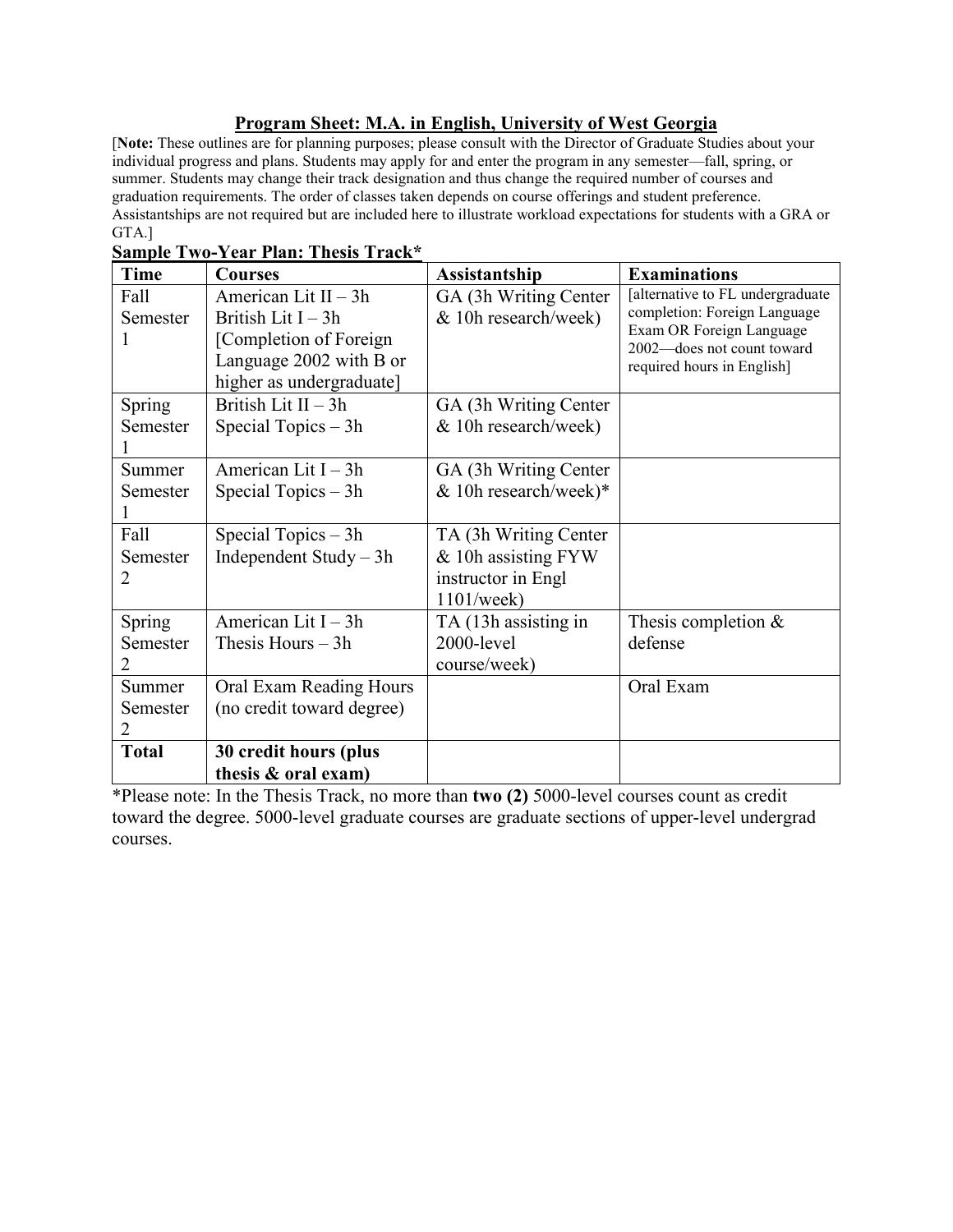| <b>Time</b>  | <b>Courses &amp; Credit Hours</b> | Assistantship            | <b>Examinations</b>                                    |
|--------------|-----------------------------------|--------------------------|--------------------------------------------------------|
| Fall         | American Lit $II - 3h$            | GA (3h Writing Center)   | [alternative to FL undergraduate                       |
| Semester     | British Lit $I - 3h$              | & 10h research/week)     | completion: Foreign Language                           |
|              | [Completion of Foreign]           |                          | Exam OR Foreign Language<br>2002-does not count toward |
|              | Language 2002 with B or           |                          | required hours in English]                             |
|              | higher as undergraduate]          |                          |                                                        |
| Spring       | British Lit $II - 3h$             | GA (3 h Writing)         |                                                        |
| Semester     | Special Topics $-3h$              | Center & 10h             |                                                        |
|              | $5000$ -level course $-3h$        | research/week)           |                                                        |
| Summer       | American Lit I - 3h               | GA (3h Writing Center    |                                                        |
| Semester     | Special Topics $-3h$              | & 10h research/week)*    |                                                        |
|              |                                   |                          |                                                        |
| Fall         | Special Topics $-3h$              | TA (3 h Writing          |                                                        |
| Semester     | American Lit II - 3h              | Center $& 10h$ assisting |                                                        |
| 2            | Independent Study $-3h$           | FYW instructor in        |                                                        |
|              |                                   | Engl 1101)               |                                                        |
| Spring       | British Lit $II - 3h$             | TA (13h assisting in     |                                                        |
| Semester     | $5000$ -level course $-3h$        | 2000-level               |                                                        |
| 2            |                                   | course/week)             |                                                        |
| Summer       | Oral Exam Reading Hours           |                          | Oral Exam                                              |
| Semester     | (no credit toward degree)         |                          |                                                        |
|              |                                   |                          |                                                        |
| <b>Total</b> | 36 credit hours (plus oral        |                          |                                                        |
|              | exam)                             |                          |                                                        |

**Sample Two-Year Plan: Non-Thesis Track\***

\*Please note: In the Non-Thesis Track, no more than **three (3)** 5000-level courses count as credit toward the degree. 5000-level graduate courses are graduate sections of upper-level undergrad courses.